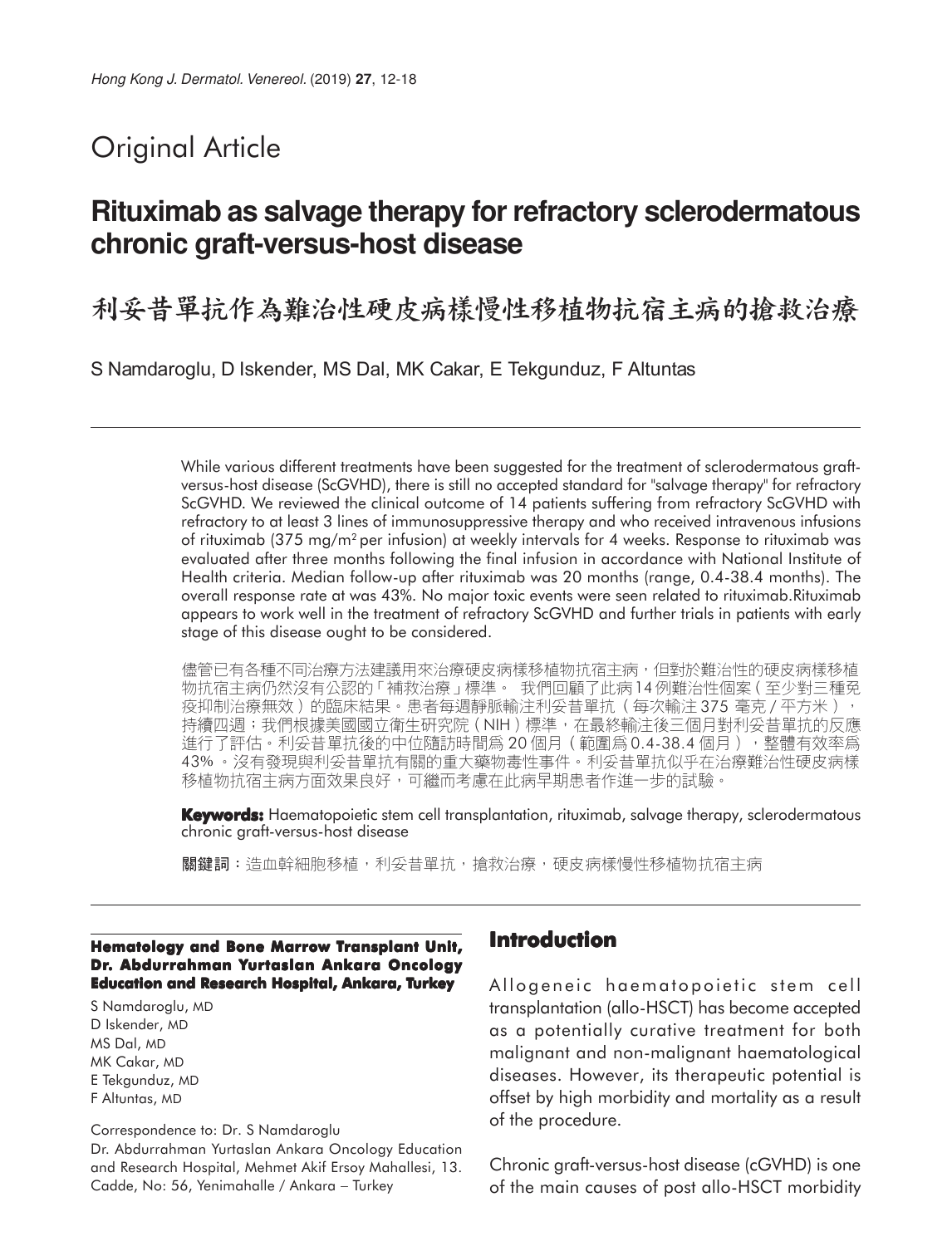and mortality affecting 25% to 40% of survivors in the long term.<sup>1</sup> This problem is being encountered more and more now as upper age limit for patients receiving allo-HSCT is increasing. Other factors increasing the frequency of cGVHD are use of alternative donors, peripheral blood stem cells (PBSC) and donor lymphocyte infusions (DLI).<sup>2</sup>

The immunopathogenesis of cGVHD is mediated in part by helper T lymphocyte 2 (Th2) cells, mimicking a syndrome characterised by immunodeficiency and an autoimmunity.<sup>3</sup>cGVHD is a disease that affects practically all the organs and tissues of the body, resulting a notable increase in T lymphocyte infiltration and collagen deposition in the tissues of the targeted organ. In more than 90% of patients it affects the skin, frequently leading to long-term problems and consequences. These can be cosmetic or functional and some can be life-threatening. The most widely encountered pathological change in patients with cGVHD is sclerotic skin lesions known as sclerodermatous cGVHD (ScGVHD). ScGVHD manifests clinically in the form of sclerodermatous lesions, lichenoid lesions, pigmentation disorders (e.g., hypopigmentation and hyperpigmentation), and the appearance of leopard-skin (welldelimited and widespread hyperpigmentated macules.<sup>4</sup>

A recent prospective study of 909 HSC Trecipients reported 10% cumulative incidence of cutaneous sclerosis after HSCT at two years.<sup>5</sup> In advanced stages, cutaneous sclerosis is known to cause joint contractures, chronic skin ulcers and thoracic encasement leading to pulmonary insufficiency. Cutaneous sclerosis is a known risk factor for patients with cGVHD, and its potential for affecting transplant outcomes has been reported.<sup>6</sup> Other factors linked to a greater risk of cutaneous sclerosis include total body irradiation as part of the conditioning regimen and use of peripheral blood as grafts.<sup>6,7</sup>

A combination of cyclosporin (CSA) and corticosteroids (CS) is the most common first-line treatment for cGVHD. However, about 40% of

patients are expected not to respond to this combination. CS-resistant cGVHD is a particularly difficult complication known to be associated with high rates of morbidity and 26% mortality.<sup>8</sup> While various different treatments have been suggested for the treatment of cGVHD such as thalidomide, daclizumab, mycophenolate mofetil (MMF), pentostatin, imatinib and etanercept, as well as immunomodulating procedures such as UV radiation, psoralen, extracorporeal photopheresis (ECP), and T-cell-depleting antibodies, their results have been inconclusive and there is still no accepted standard for "salvage therapy" for refractory cGVHD.<sup>9,10</sup>

One reason why cGVHD therapy has not been improved is the fact that its pathophysiology is not fully understood. In the past, GVHD was considered mainly due to toxicity mediated by T-cells, which is why strategies for its prevention and treatment have focused mainly on blocking T-cell function. However, recent studies on animals and humans have shown that B cells might play a key role in the biology of cGVHD.<sup>11</sup> Other studies have shown a correlation between cGVHD and the allo-antibodies associated with minor histocompatibility antigens associated with the Y-chromosome in sexually mismatched allogeneic stem cell transplantations and that donor-derived B cells could induce cGVHD in mice.<sup>12,13</sup> Another correlation with development and severity of cGVHD are high levels of B cell-activating factor of the tumour necrosis factor family (BAFF).<sup>14,15</sup> Finally, these data indicate that B-cell targeted drugs such as rituximab may be an effective way of treating cGVHD, especially in steroid-refractory cases.

Being a chimeric monoclonal antibody that binds with CD20 antigens on the surface of B cells, rituximab is believed to prompt cell lysis and apoptosis. Although rituximab is commonly used to treat B-cell lymphomas and chronic lymphocytic leukemia with great success, recent studies have shown it may be also effective in treating refractory cGVHD with response rates of almost 70% according to a meta-analysis.16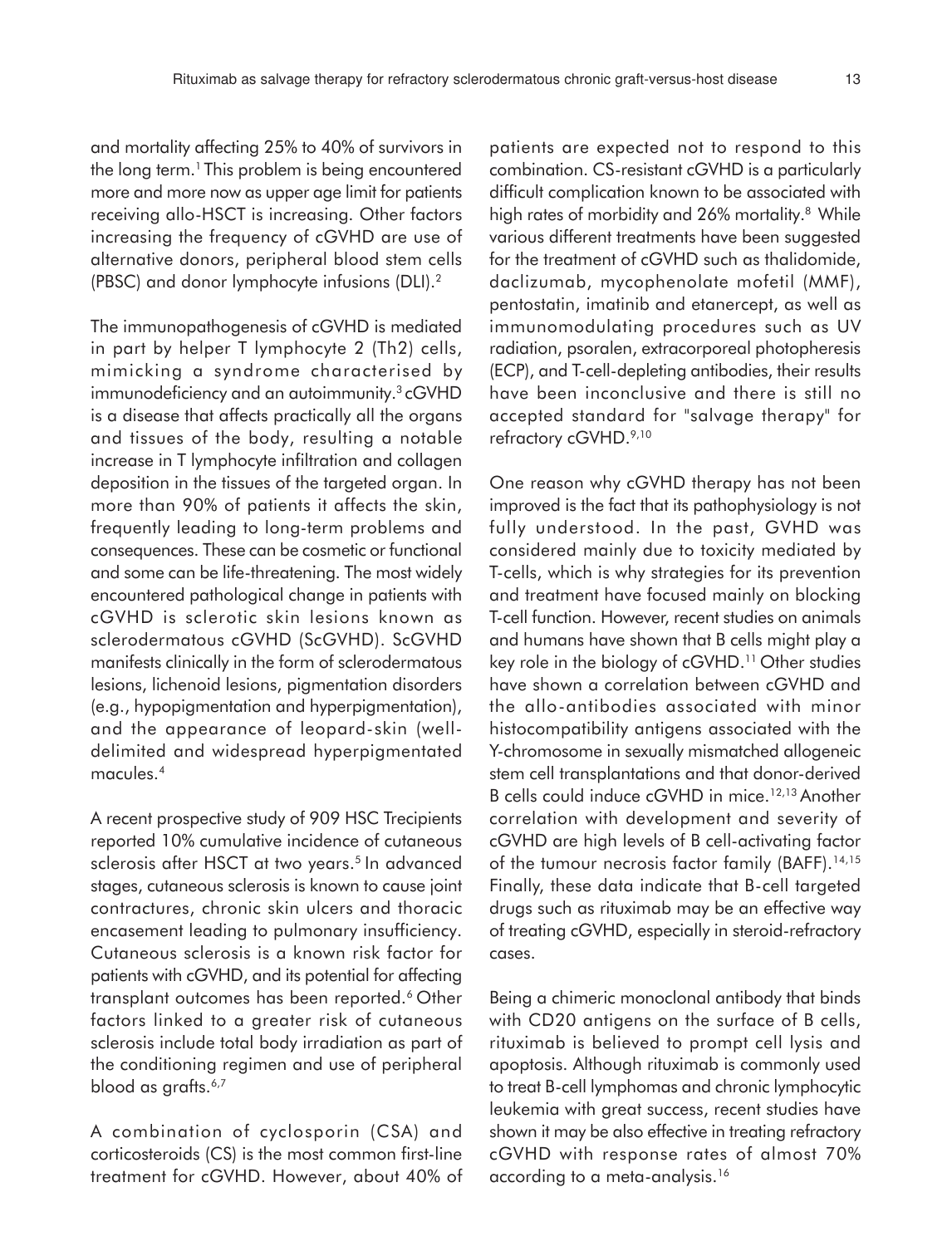We decided to perform a retrospective study in order to determine how effectively and safely rituximab works as a salvage option in the treatment of steroid-refractory ScGVHD.

#### **Materials and methods**

A total of 14 patients suffering from steroidrefractory ScGVHD who received rituximab between June 2014 and October 2016, were included in the study. All the patients were diagnosed with moderate to severe ScGVHD and refractory to at least three lines of immunosuppressive therapy. Four patients had also clinically diagnosed bronchiolitis obliterans syndrome (BOS). Prednisone was given as the first line of treatment while later treatments used several types of immunosuppressive approaches like MMF, CsA and ECP. All the patients received CsA with short-term methotrexate for GVHD prophylaxis.

The cGVHD was diagnosed was in accordance with current National Institute of Health (NIH) criteria.<sup>17</sup> All patients had at least one diagnostic sign of cGVHD or at least one distinctive manifestation confirmed by biopsy or other laboratory tests. NIH consensus criteria were also applied in evaluating staging/grading and response to therapy of cGVHD.17,18 Sclerotic cutaneous incidents were confirmed by skin biopsy in all patients. The diagnosis of BOS was made as a result of classical clinical symptoms, computed tomography scan of the chest and lung functional test evaluation but was not supported by histology.

Monoclonal anti-CD20 (Rituximab (MabThera), Roche, Milan, Italy) was administered to all the patients. Intravenous rituximab 375 mg/m<sup>2</sup> infusions were given every week for four weeks. Before the infusion of rituximab all patients were pre-medicated with paracetamol, antihistaminic and prednisolone for prophylaxis of infusionrelated reactions. All patients received prophylactic trimethoprim/sulfamethoxazole and valacyclovir for prevention of Pneumocystis Jirovecii and Herpes Simplex Virus infections, respectively. CMV seropositive patients and patients with a CMVseropositive donor had routine CMV surveillance and received preemptive ganciclovir, if indicated.

Patient's response to rituximab was evaluated three months after the final infusion. Response was defined according to NIH Consensus Development Project criteria.<sup>18</sup> All analyses were performed using SPSS software version 22. This study was conducted in accordance with the Declaration of Helsinki and was approved by the institutional review board.

#### **Results**

The patients' clinical characteristics are detailed in Table 1. We included eight males (57%) males and six females (43%). Median age of the study cohort at the time of transplantation was 37 years (range, 17-58 years). All patients received peripheral blood-derived stem cells. The donor source was 10/10 HLA-matched sibling and unrelated donor in 13 and one patient, respectively. Ten patients (71%) were in remission of at the time of allo-HSCT. The great majority (n:12; 78%) of the cohort were treated with myeloablative conditioning. Four male patients received allo-HSCT from a female donor. In one patient, cGVHD occurred after the administration of donor lymphocytes (DLI).

Rituximab was offered at least as fourth or later line of therapy in all cases (Six patients were given rituximab as fourth-line therapy, seven as fifth-line and one as sixth-line). Baseline immunosuppressive therapy was continued during the period in which rituximab was given but steroids were not used in any patient, except for the pre-infusion administration of steroids for prevention of infusion-associated reactions. The median time from transplantation to the first infusion of rituximab was 21 months (7-50 months). Treatment of one patient was stopped after the first infusion as the patient deteriorated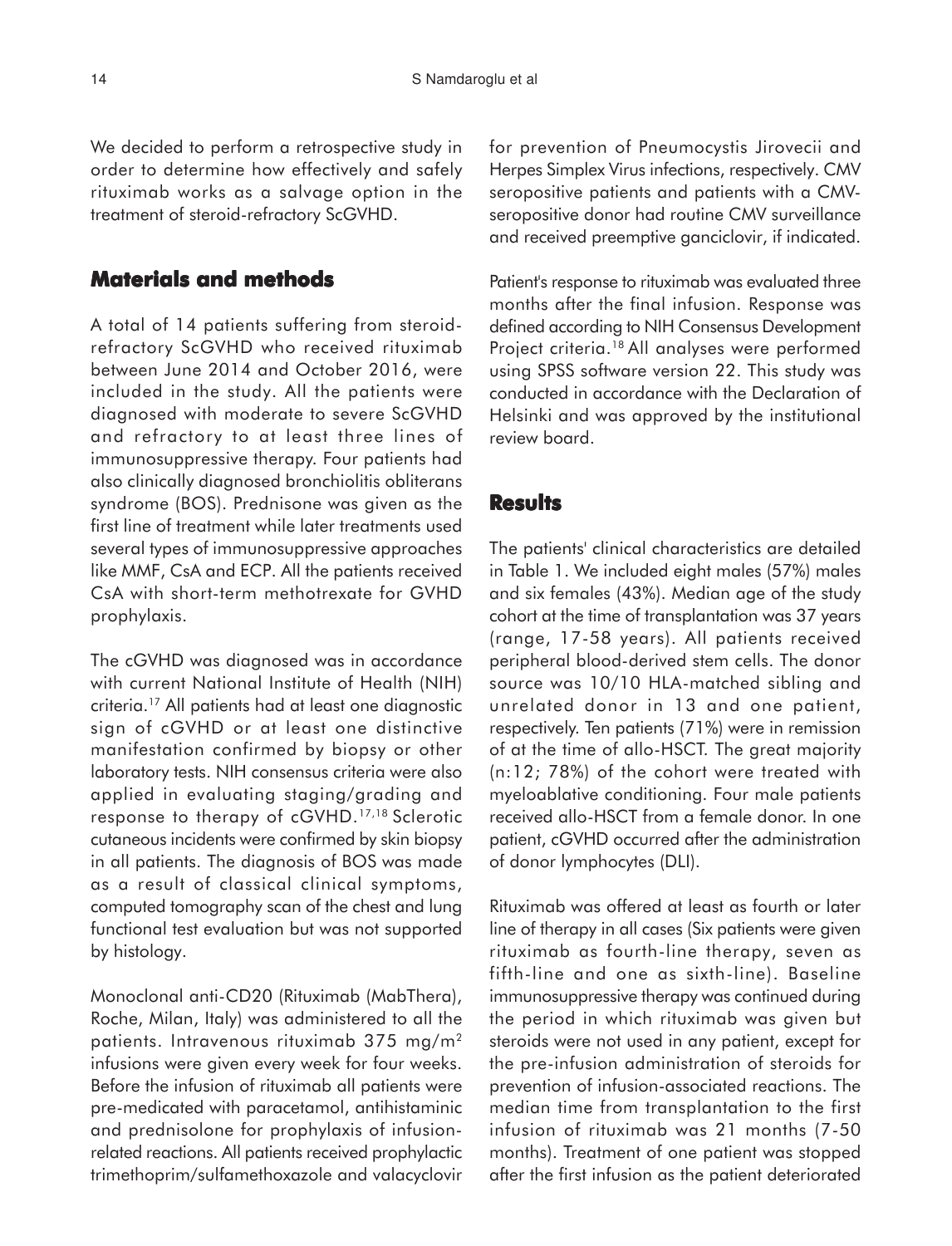anddied as a result of cGVHD before the next infusion could be given.

The overall response rate was 43% with one CR (7%) and 5 PR (36%). The median follow-up of living patients was 20 months (0.4-38.4 months). During the study period three of the 14 patients died: one from relapsed disease, one from pulmonary thromboembolism and one from

**Table 1.** Clinical features of patients

| Number of patients                                                   | 14          |
|----------------------------------------------------------------------|-------------|
| Median age (range:years)                                             | 37 (17-58)  |
| Male patients (no.)                                                  | 8           |
| Female patients (no.)                                                | 6           |
| Diagnosis                                                            |             |
| Acute myeloid leukaemia                                              | 4           |
| Acute lymphoblastic leukaemia                                        | 7           |
| Multiple myeloma                                                     | 1           |
| Hodgkin's lymphoma                                                   | 1           |
| Myelodysplastic syndrome                                             | 1           |
| Donor: sibling/unrelated                                             | 13/1        |
| Conditioning regimens:                                               | 11/3        |
| myelo-ablative/Nonmyelo-ablative                                     |             |
| Stemcell source: bone marrow/<br>peripheral blood                    | 0/14        |
| cGVHD: moderate/severe                                               | 6/8         |
| Median duration from transplantation<br>to Rituximab, months (range) | $21(7-50)$  |
| Median number of failed treatment<br>lines before Rituximab (range)  | $3, 6(3-6)$ |
| Previous treatments:                                                 |             |
| Prednisone                                                           | 14          |
| Cyclosporine                                                         | 14          |
| Photopheresis                                                        | 12          |
| Mycophenolatemofetil                                                 | 8           |
| Autologous stem cell transplant                                      | 1           |
| Median follow-up after Rituximab,<br>months (range)                  | $20(1-38)$  |
|                                                                      |             |

Abbreviation: cGVHD: chronic graft-versus-host disease.

cGVHD progression. The patients who died before evaluation of treatment response were treated as no response (NR). The NR rate was 57% with no patients exhibiting progressive disease (PD). No improvement could be seen in the lung manifestations of cGVHD.

Four patients developed grade I-II infusion-related symptoms following administration of rituximab, no major toxic events as a direct result of rituximab were seen.

#### **Discussion**

Chronic graft-versus-host disease is a syndrome characterised by abnormal immune regulation, inflammation and fibrosis. One particular form of cGVHD is sclerodermatous cGVHD (ScGVHD) characterised by cutaneous sclerosis. This form mainly presents with fibrosis of the skin and fascia. Since the pathophysiological mechanisms behind the development of cutaneous sclerosis are not well understood, treatment has consisted of the empirical use of medications that have been approved for other disorders whose pathogenesis also involve fibrosis, abnormal immune regulation or inflammation. Management of ScGVHD is difficult with evidence limited to reports from uncontrolled single-arm studies of second-line or subsequent treatments,<sup>19,20</sup> retrospective studies,<sup>21</sup> or reviews.<sup>16,22</sup>

ScGVHD is similar in many respects to systemic sclerosis with skin fibrosis being its main characteristic.1,4 Numerous studies have reported a correlation between cGVHD and autoimmune markers.23,24 Auto antibodies are the result of B-cell hyperactivity brought on by donor T cells in cGVHD and by auto-reactive T cells in autoimmune disease.25,26 Sato et al hypothesised that B-cell hyperactivity might not simply be a sign of T-cell activation but may also be a co-factor in the development of fibrosis in systemic sclerosis. Common to patients with systemic sclerosis are a high number of native B cells, recurring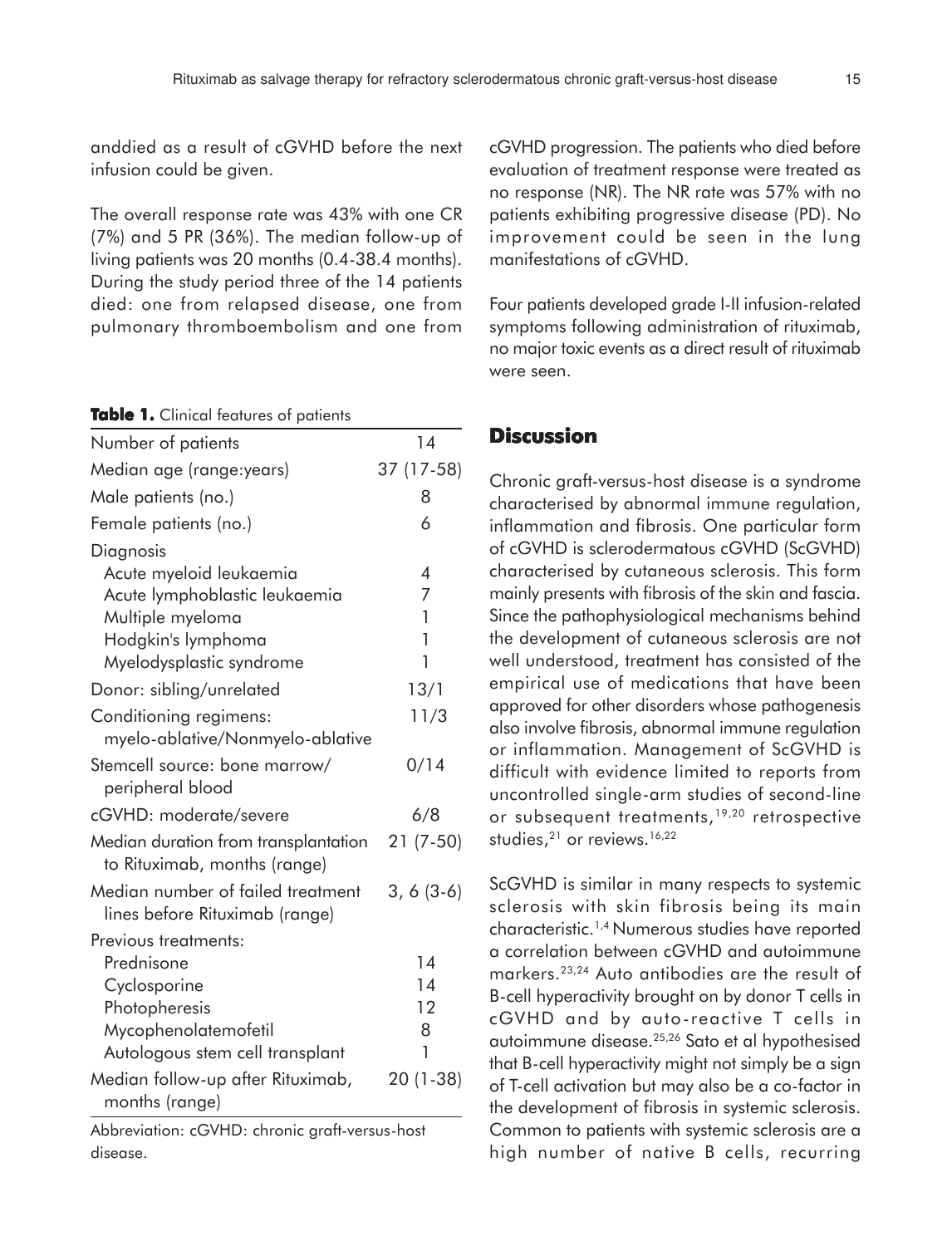hyperactivity in memory B cells, and increased production of interleukin-6, which in turn precipitates the synthesis of collagen and extracellular matrix.<sup>27</sup> Due to the high number of immunological similarities with systemic sclerosis, it seems to be logical to apply this correlation to ScGVHD, linking autoimmunity and skin fibrosis.23,28,29 Another theory suggests that the sclerotic phenotype is the result of impaired donor B-cells. Increasingly more data suggest that high levels of BAFF following allo-HSCT result in survival of allo- and auto-reactive B-cells leading to continual activation of B-cell transmitter paths in cGVHD.15,30 Recent studies from animal models also support the pathogenic role of B-cells in cGVHD.<sup>31</sup> In light of these findings, it is not surprising to suggest that rituximab and similar B-cell targeting therapies may be effective in treating ScGVHD.

Rituximab's potential as therapy for cGVHD emerged quite by accident when a patient who was no longer taking steroids for immune thrombocytopenia also showed improvement of his cGVHD while being treated with rituximab.<sup>32</sup> Since then, rituximab's potential therapeutic value in certain cGVHD manifestations, particularly its effectiveness in treating skin problems such as scleroderma, has been reported in several prospective and retrospective studies.

Two small studies were carried out on eight and six patients in 2003 and 2004, respectively, reporting specific organ response rates of 50% and 80%, predominantly in patients with skin problems.26,33 Cutler et al carried out the first prospective Phase I-II study indicating the effectiveness of rituximab in 21 patients with an objective response seen in 70% of patients. The patients most likely to respond to rituximab are those with cutaneous or musculoskeletal manifestations of cGVHD. During the study period antibody titres against Y-chromosome encoded minor HLA-antigens decreased. However, titres against tetanus and EBV remained constant.<sup>19</sup> In the wake of this prospective study several

retrospective studies were published in which more than 100 patients reported good tolerability with response rates ranging between 50% and 80%. 21,34-37 In the majority of these studies, rituximab were applied as second line therapy and a weekly dose of 375 mg/m<sup>2</sup> for four to eight weeks. Conversely, von Bonin et al noted similar effectiveness with an average response rate of 69% including three patients (23%) with CR when using significantly lower doses (50 mg/m<sup>2</sup> /week) over four weeks in 11 patients with steroid resistant cGVHD and in two patients with post-transplant autoimmune disorders (glomerulonephritis and immune-thrombocytopenia).<sup>38</sup>A large prospective study involving  $37$  patients,<sup>16</sup> as well as a metaanalysis covering 111 patients including three prospective and four retrospective studies,<sup>22</sup> reported response rates ranging from 13% to 100% when treating cutaneous manifestations of cGVHD such as cutaneous sclerosis with rituximab.

In our study, we recorded a 43% overall response rate. One patient (7%) experienced CR. In general, treatment was well-tolerated with negligible toxicity. Similar to previous reports, the lowest response was seen in lungs. In fact, no improvement was seen in cGvHD of the lungs in any of these reports. Patients with lung involvement showed less impressive response rates ranging from 0% to 38%.21,33,35,36 It is unknown if rituximab's reduced effectiveness in other organs apart from the skin is due to the treatment itself or if these organs are simply more susceptible to immunerelated, irreversible cGVHD damage. Factors limiting the clinicians' ability to properly evaluate rituximab's effectiveness (or ineffectiveness) include the failure to utilise aggressive diagnostic tools when assessing organ damage prior to treatment, as well as a lack of objective clinical tools.

The rates of CR and treatment success observed in this study are slightly lower than reported for rituximab in the treatment of steroid-refractory cGVHD in previous studies.19,21,33-38 However, time and response criteria in these studies varied or were not clearly defined, making it difficult to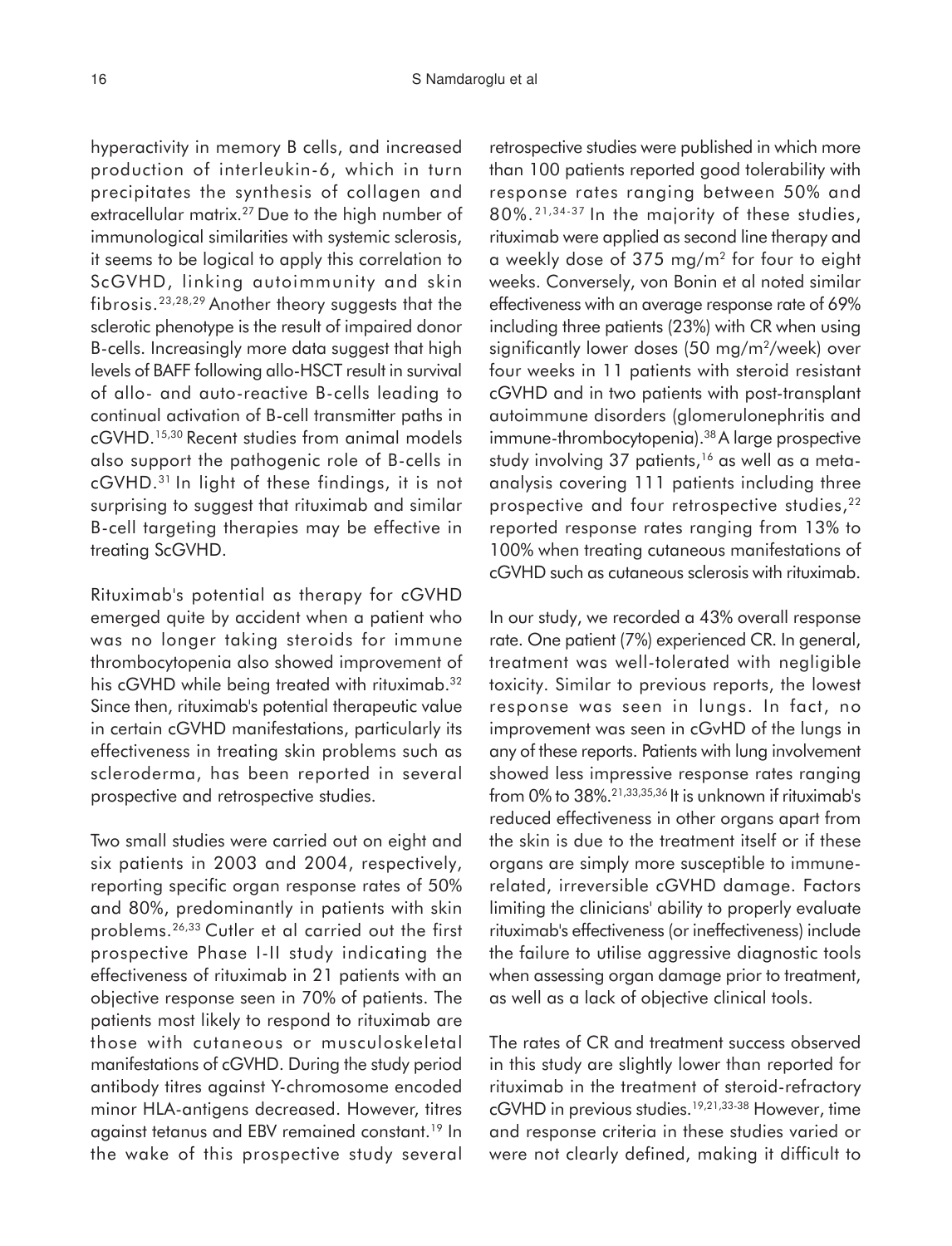directly compare results with our study. In these aforementioned studies, cGVHD was classified as both a limited and extensive disease and response criteria were not constant. This is why prospective and retrospective studies have reported different response rates and organ-specific responses. The NIH Consensus Development Project released new criteria for clinical trials involving this disease in order to create standard criteria for the diagnosis and response evaluation of cGVHD.17,18 So far only a few studies have used these new NIH criteria. In this report we used the recently published NIH criteria for diagnosing of resistant ScGVHD and measuring response to rituximab. It is possible that the adoption of more stringent response measures has resulted in lower CR rates and cumulative response in this study. Furthermore, the participants in this study presented with severe cutaneous sclerosis and had been heavily pretreated. The use of rituximab as a standard firstline therapy for cGVHD was examined in the Phase II prospective study by Malard et al with 83% overall response rate.<sup>39</sup> A similar overall response rate of 88% was noted by Solomon et al using calcineurin inhibitor and rituximab without CS.<sup>40</sup> It is possible that earlier intervention with anti-Bcell therapy could limit cGVHD-mediated irreversible organ damage.

To conclude, despite its small sample size, our study suggests that rituximab is safe to use as a salvage therapy when treating refractory ScGVHD. There is still an obvious need for better treatment for cutaneous sclerosis. Earlier intervention with rituximab therapy has the potential to limit irreversible cGVHD-related organ damage. Betterdesigned prospective studies are needed in order to determine the optimal timing, dosage and combinations rituximab or new generation of anti-CD20 agents in the treatment of cGVHD.

### **Conflicts of interest**

The authors have no conflict of interests to disclose.

#### **References**

- 1. Chosidow O, Bago M, Vernant, JP, Roujeau JC, Cordonnie C, Kuentz M, et al. Sclerodermatous chronic graft-versus-host disease. Analysis of seven cases. J Am Acad Dermatol 1992;26:49-55.
- 2. Mohty M, Kuentz M, Michallet M, Bourhis JH, Milpied N, Sutton L, et al. Chronic graft-versus-host disease after allogeneic blood stem cell transplantation: long-term results of a randomized study. Blood 2002;100:3128- 34.
- 3. Nagler A, Pines M, Abadi U, Pappo O, Zeira M, Rabbani E, et al. Oral tolerization ameliorates liver disorders associated with chronic graft versus host disease in mice. Hepatology 2000;31:641-48.
- 4. Peñas PF, Jones-Caballero M, Aragüés M, Fernandez-Herrera J, Fraga J, Garcia-Diez A. Sclerodermatous graft-vshost disease. Arch Dermatol 2002;138:924-34.
- 5. Arora M, Cutler CS, Jagasia MH, Pidala J, Chai XY, Martin PJ, et al. Incidence, risk factors, and prognosis of late immune-mediated disorders after allogeneic hematopoietic cell transplantation (HCT). Biol Blood Marrow Transplant 2015;21:54.
- 6. Inamoto Y, Storer BE, Petersdorf EW, Nelson JL, Lee SJ, Carpenter PA, et al. Incidence, risk factors, and outcomes of sclerosis in patients with chronic graftversus-host disease. Blood 2013;121:5098-103.
- 7. Skert C, Patriarca F, Sperotto A, Cerno M, Fili C, Zaja F, et al. Sclerodermatous chronic graft-versus-host disease after allogeneic hematopoietic stem cell transplantation: incidence, predictors, and outcome. Haematologica 2006;91:258-61.
- 8. Lee SJ, Vogelsang G, Gilman A, Weisdorf DJ, Pavletic S, Antin JH, et al. A survey of diagnosis, management and grading of Chronic GVHD. Biol Blood Marrow Transplant 2002;8:32-9.
- 9. Lee SJ. New approaches for preventing and treating chronic graftversus- host disease. Blood 2005;105: 4200-6.
- 10. Patriarca F, Skert C, Sperotto A, Zaja F, Falleti E, Mestroni R, et al. The development of autoantibodies after allogeneic stem cell transplantation is related with chronic graft-vs-host disease and immune recovery. Exp Hematol 2006;34:389-96.
- 11. Sutherland HJ, Fyles GM, Adams G, Hao Y, Lipton JH, Minden MD, et al. Quality of life following bone marrow transplantation: a comparison of patient reports with population norms. Bone Marrow Transplant 1997;19: 1129-36.
- 12. Miklos DB, Kim HT, Miller KH, Guo L, Zorn E, Lee SJ, et al. Antibody responses to H-Y minor histocompatibility antigens correlate with chronic graft-versus-host disease and disease remission. Blood 2005;105:2973-8.
- 13. Zhang C, Todorov I, Zhang Z, Liu Y, Kandeel F, Forman S, et al. Donor CD4+ T and B cells in transplants induce chronic graft-versushost disease with autoimmune manifestations. Blood 2006;107:2993-3001.